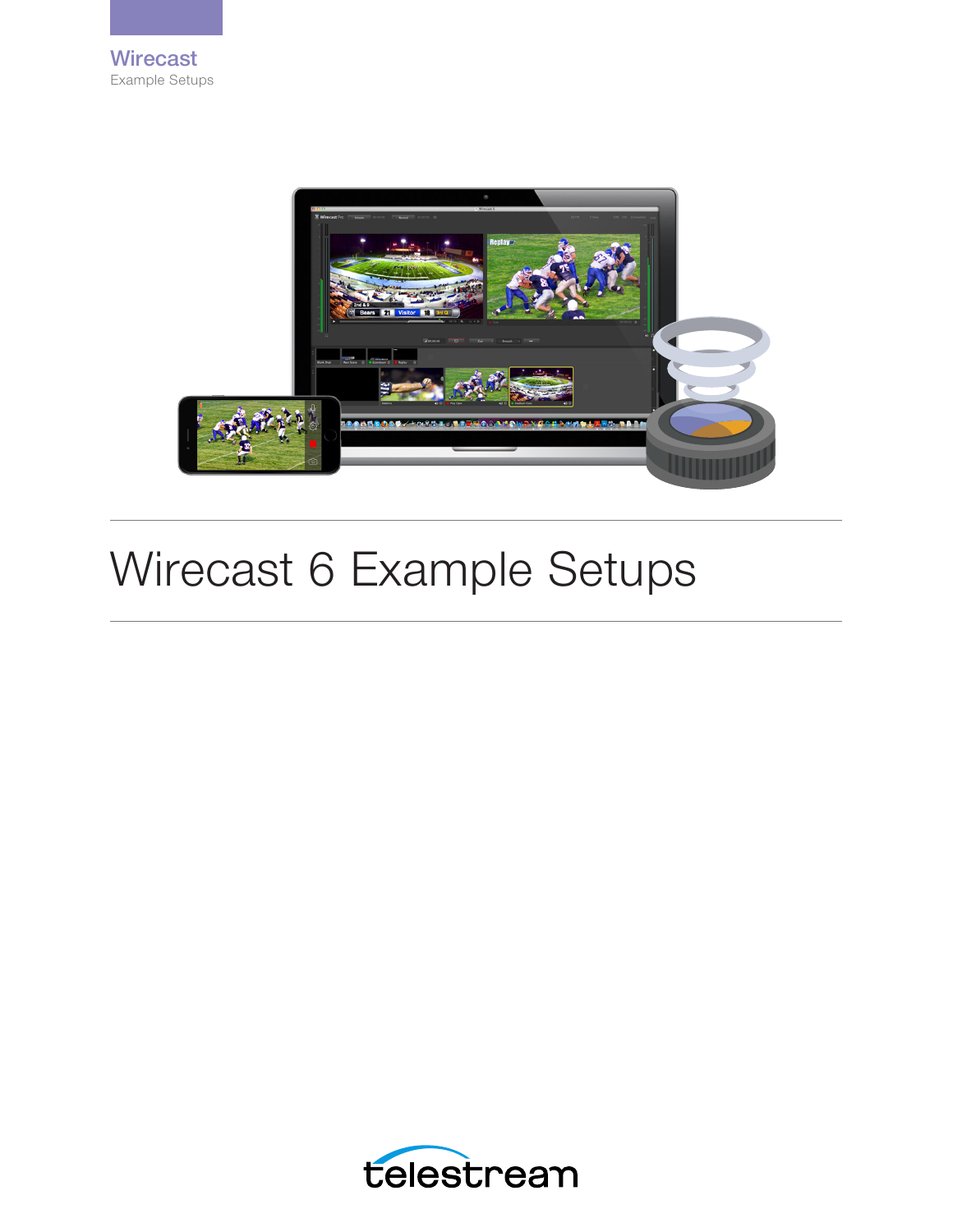# **Basic User**

#### **I want to:**

- **Use 1-2 external SD/HD cameras and possibly a webcam.**
- **Send out one SD/HD stream and record one copy to my hard drive**
- **Use titles, transitions, and maybe apply an on screen logo or brand**
- **Include Powerpoint presentation, or computer screen shot**



#### **Wirecast Basic Setup**

- **1 x Computer (Mac or Windows)**
- **1-2 x SD/HD cameras**
- **1 x [supported](http://www.telestream.net/wirecast/devices.htm%23capture) capture card\***
- **1 x Wirecast Studio**

*\* Not all capture cards work with all computers, please see our list of supported devices for more information*

## **Tried & True (HD):**

- **1 MacBook Pro 2013**
- **1 Canon Vixia HV30 via HDMI**
- **1 Built-in iSight web camera**
- **1 Wirecast Studio**
- **1 BMD UltraStudio Mini Recorder (Thunderbolt)**

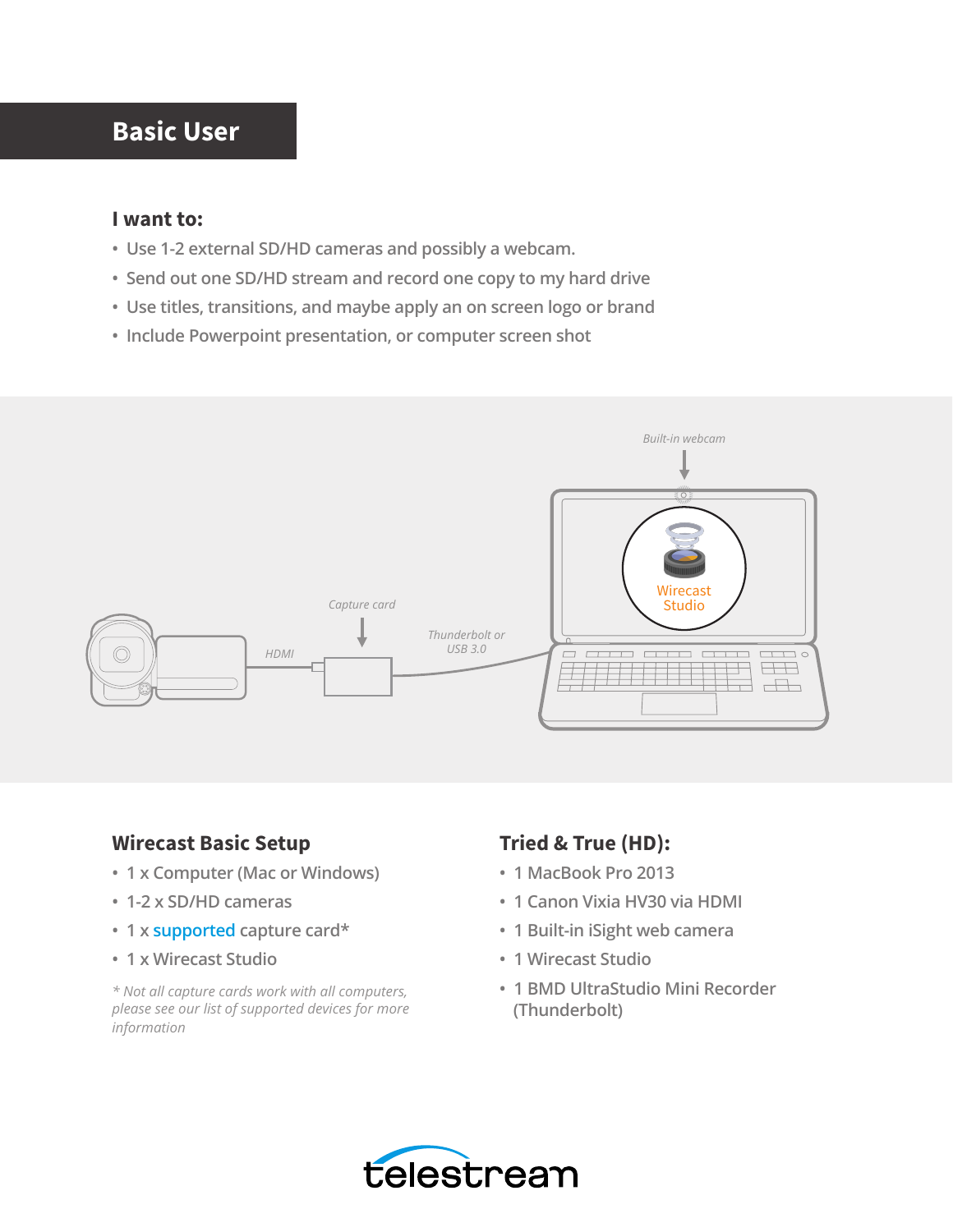## **Suggested Stream Resolutions:**

**Standard Definition (SD):** 

- Broadcast Stream: 640x360 @ 25/25/30FPS PAL/NTSC (Flash, WM, H.264)
- Local Copy: 640x360 @ 25/25/30FPS PAL/NTSC (Flash, WM, H.264)

#### **High Definition (HD):**

- Broadcast Stream: 1280x720 @ 25/25/30FPS PAL/NTSC (Flash, WM, H.264)
- Local Copy: 1280x720 @ 25/25/30FPS PAL/ NTSC (Flash, WM, H.264)

#### **Suggested SD/HD Cameras:\***

- Canon: Vixia HV20/30/40, Vixia HF R40/42, Vixia HF M500/52
- Sony: HDR-CX260V/380/430V/580V
- Panasonic: HC-V720 (wifi not supported), HC-X920
- JVC: GZ-E505, GZ-EX515/555, GC-PX100

*\* Not all listed cameras have been officially qualified and tested by Telestream. However, any SD camera with composite, or S-video out and any HD camera with HDMI or HD-SDI outputs should work with a qualified capture card.*

## **Suggested SD/HD Webcams (USB & built-in):**

- Apple iSight, Facetime
- Logitech C910, C920
- Microsoft LifeCam Cinema, 3K, 5K

#### **Suggested Capture Cards:**

• Blackmagic Design UltraStudio Mini Recorder, Intensity Shuttle or Intensity Pro

#### **Suggested USB Microphones:**

- Audio Technica ATR2100
- Blue Yeti

## **Minimum Suggested Internet Connection:\***

#### **For SD Broadcast:**

DSL (3Mbps download / 1Mbps upload)

#### **For HD Broadcast:**

DSL (6Mbps download / 3-4Mbps upload)

**\* Your broadcast bitrate should be no higher than ½ your upload speed limit to allow for peaks in the variable bitrate encoding.**

#### **Minimum Suggested Computer:\***

#### **For Standard Definition Broadcasting:**

#### Mac:

- OS: 10.9 or later
- CPU: Intel i3 Processor or better
- Memory: 4GB DDR3 RAM or better
- Graphics: GeForce or Radeon 512MB or better PCIe card with 3D acceleration
- Hard Drive: free space available for recording\*\*

#### PC/Windows:

- OS: Windows 7 or later (64-bit)
- CPU: Intel i3 Processor or better
- Memory: 4GB DDR3 RAM or better
- Graphics: GeForce or Radeon 512MB or better PCIe card with 3D acceleration
- Hard Drive: free space available for recording\*\*

#### **For High Definition (720p) Broadcasting:**

Mac:

- OS: 10.9 or later
- CPU: Intel i5 Processor or better
- Memory: 6GB DDR3 RAM or better
- Graphics: GeForce or Radeon 512MB or better PCIe card with 3D acceleration
- Hard Drive: free space available for recording\*\*

#### PC/Windows:

- OS: Windows 7 or later (64-bit)
- CPU: Intel i5 Processor or better
- Memory: 6GB DDR3 RAM or better
- Graphics: GeForce or Radeon 512MB or better PCIe card with 3D acceleration
- Hard Drive: free space available for recording\*\*

*\* These are the minimum suggested computer specifications. Please see [Wirecast 6 Minimum System Requirements](http://www.telestream.net/wirecast/tech-specs.htm) for all mandatory minimum specifications.*

*\*\* It is recommended that you record to a second hard drive dedicated just for that purpose rather than your system hard drive that carries all your applications and user files.*

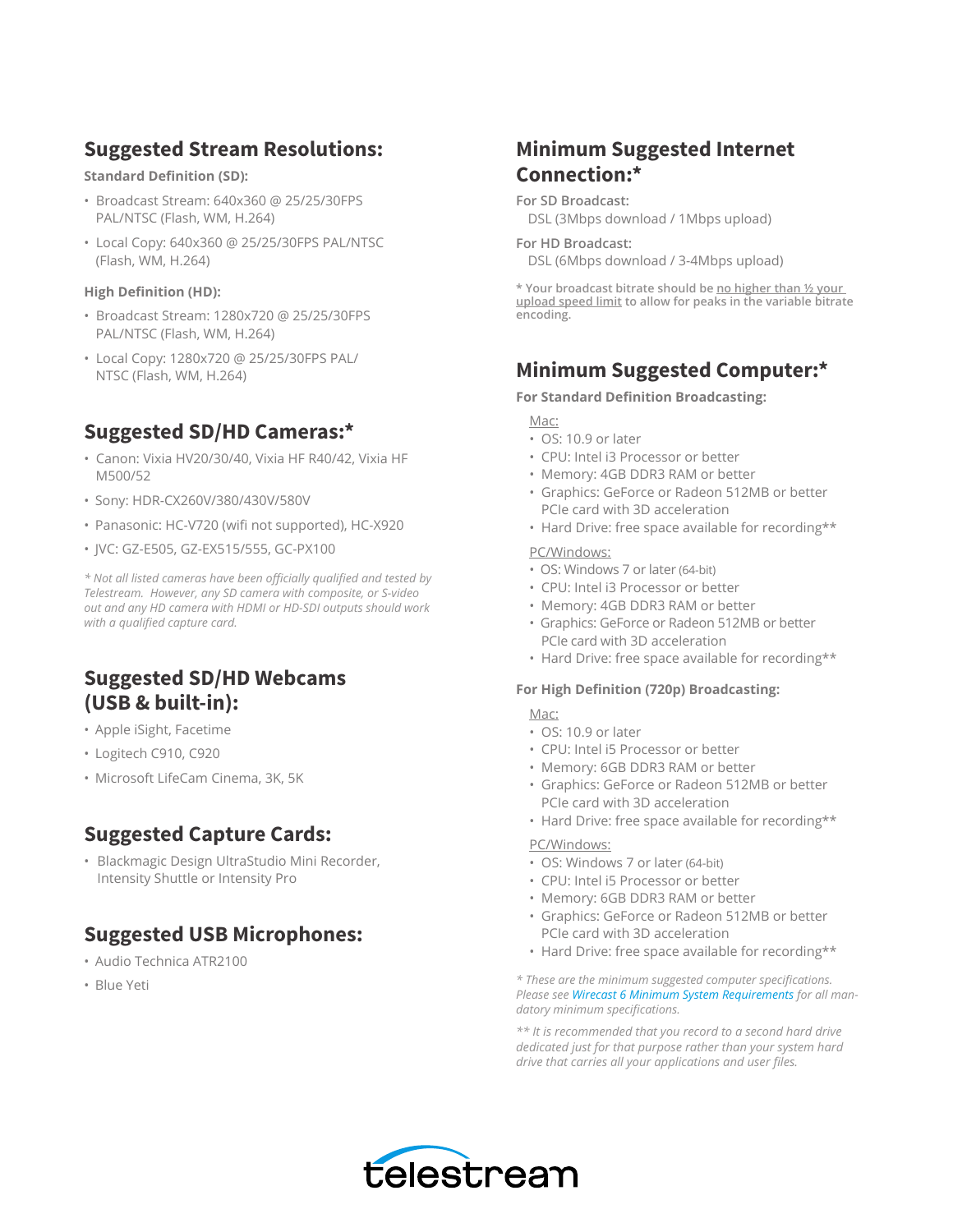# **Advanced User**

#### **I want to:**

- **Use 2-3 external HD cameras and possibly a webcam**
- **Use 1 USB mic**
- **Send out 1-2 HD streams and record one copy to my computer**
- **Use green screen, titles, transitions, and apply a watermark**
- **Include slides, computer screen shots, and Skype video calls**



#### **Wirecast Advanced Setup**

- **1 x Computer (Mac or Windows)**
- **2-3 x HD cameras + HDMI cables**
- **2-3 x capture cards**
- **1 x USB microphone\***
- **1 x Wirecast Studio**

*\* USB busses are easily overloaded. Plugging 2-3 USB devices such as cameras or microphones, etc. can lead to one or more of them not working.*

## **Tried & True:**

- **1 Mac Pro 2008**
- **2 Canon Vixia HV40s via HDMI cables**
- **2 x Blackmagic UltraStudio Mini Recorders**
- **1 Wirecast Studio**
- **1 Blue Yeti USB microphone**

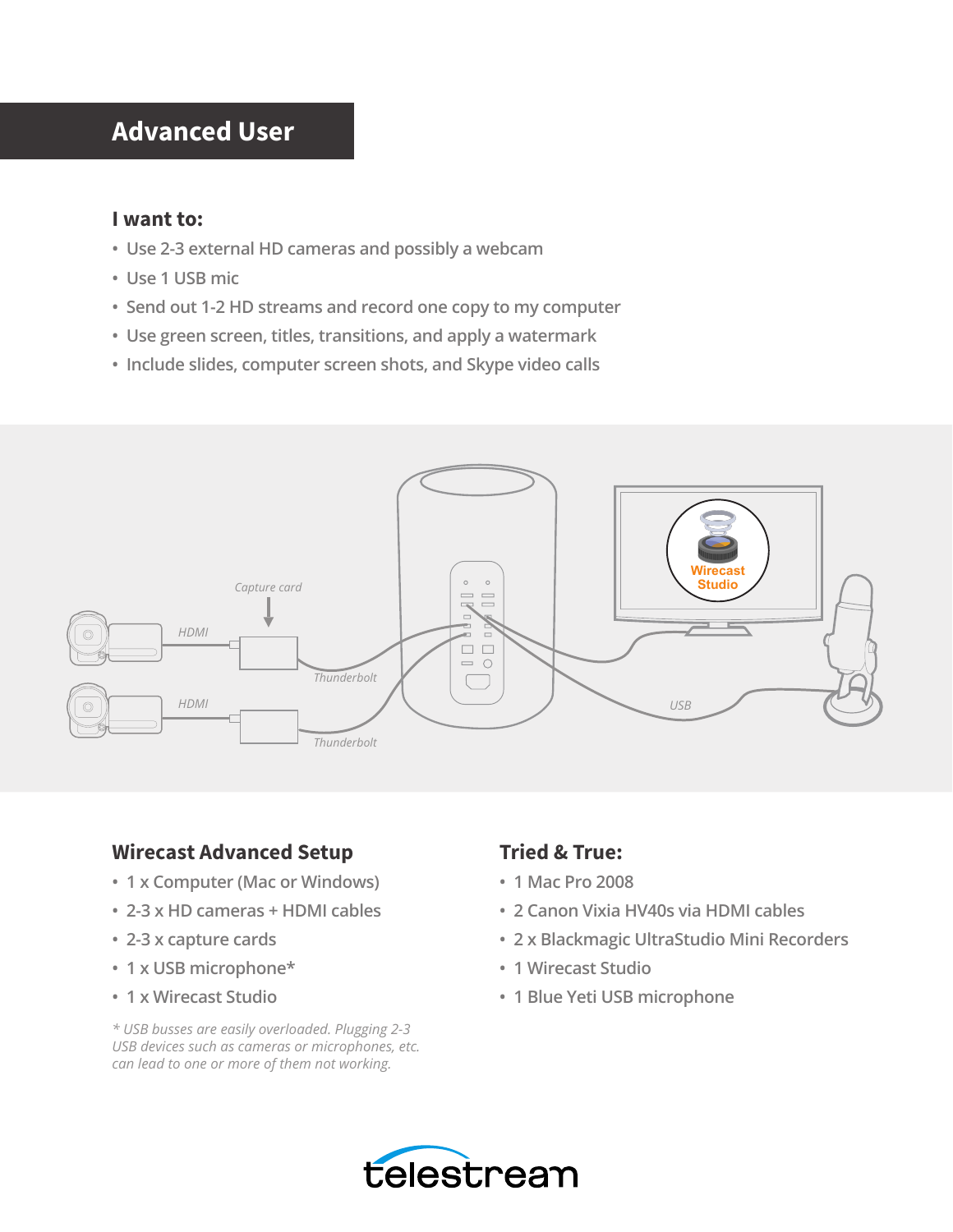## **Suggested Stream Resolutions:**

**Broadcast Stream for High Bandwidth Viewers:**  1280x720 @ 25/30FPS PAL/NTSC (Flash, WM, H.264)

**Broadcast Stream for Low Bandwidth Viewers:**  640x360 @ 25/30FPS (Flash, WM, H.264)

**Local copy:**  1920x1080 @ 25/30FPS PAL/NTSC (Flash, WM, H.264)

## **Suggested HD Cameras:\***

- Canon: Vixia HF M500/M52/G20/G30, XF105
- Sony: HDR-CX260V/380/430V/580V
- Panasonic: HC-V720 (wifi not supported), HC-X920
- JVC: GZ-E505, GZ-EX515/555, GC-PX100

*\* Not all listed cameras have been officially qualified and tested by Telestream. However, any SD camera with composite, or S-video out and any HD camera with HDMI or HD-SDI outputs should work with a qualified capture card.*

#### **Suggested Capture Cards:**

- Blackmagic Design Intensity Shuttle or Intensity Pro
- Blackmagic UltraStudio Express or Mini Recorder

## **Minimum Suggested Internet Connection:**

DSL or (8Mbps download / 5-6Mbps upload)

#### **Minimum Suggested Computer:\***

Mac:

- OS: 10.9 or later
- CPU: Intel i5 Processor or better
- Memory: 6GB DDR3 RAM or better
- Graphics: GeForce or Radeon 1GB or better PCIe card with 3D acceleration
- Hard Drive: free space available for recording\*\*

PC/Windows:

- OS: Windows 7 or later (64-bit)
- CPU: Intel i5 Processor or better
- Memory: 6GB DDR3 RAM or better
- Graphics: GeForce or Radeon 1GB or better PCIe card with 3D acceleration
- Hard Drive: free space available for recording\*\*

*\* These are the minimum suggested computer specifications. Please see [Wirecast 6 Minimum System Requirements](http://www.telestream.net/wirecast/tech-specs.htm) for all mandatory minimum specifications.*

*\*\*Note: It is recommended that you record to a second hard drive dedicated just for that purpose rather than your system hard drive that carries all your applications and user files.*

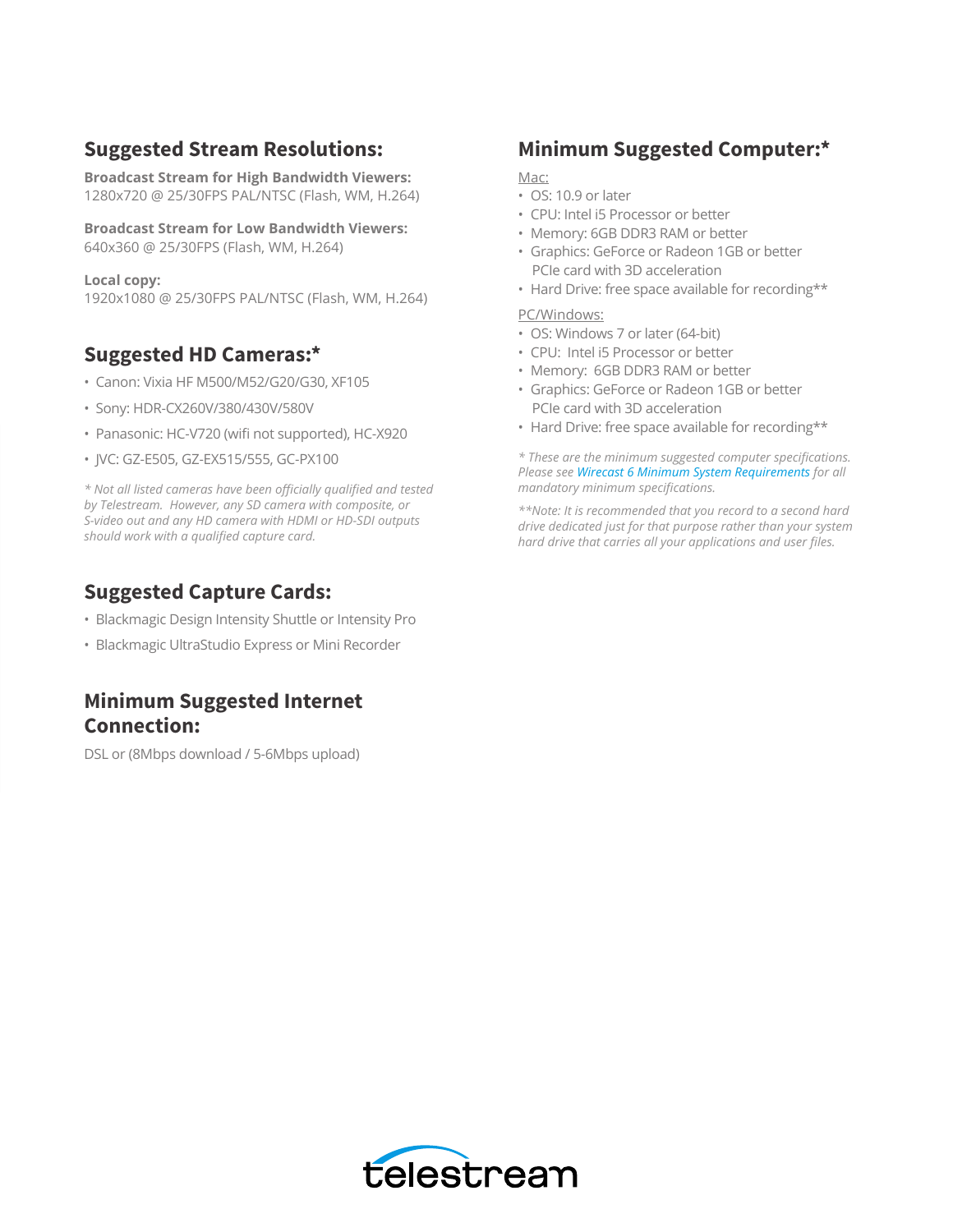## **Pro User**

#### **I want to:**

- **Use 3+ Pro/Consumer HD cameras with long cable runs (HD-SDI)**
- **Record (ISO-Record) individual cameras for later editing**
- **Use a multi-channel mixer/sound audio mixer**
- **Possibly bring in an IP camera, web-stream, or remote video stream**
- **Send out a 1080p, a 480p and record a full HD stream to my computer**
- **Use external monitors and send feed to different displays**
- **Use green screen, 3D sets, titles, transitions, and apply a watermark**
- **Include slides, computer screen shots, and Skype video calls**



## **Wirecast Professional Setup**

- **1 x Computer (Mac or Windows)**
- **3+ HD cameras**
- **1-3 x capture cards (internal/external)**
- **3+ SDI cables and/or HD-SDI to HDMI signal converters**
- **1 x splitter**
- **1 x audio mixer**
- **1 x RAID Array**
- **1 x Wirecast Pro**

## **Tried & True:**

- **1 Dell Computer , 64-bit Windows 7, with Multiple Hard Drives RAID 0 Array**
- **3 Sony PMR EX3 via HD-SDI cables**
- **1 Blackmagic Decklink SDI PCle card**
- **1 Matrox VS4 capture card**
- **1 Mackie 1202 VLZ-PRO audio mixer**
- **1 Wirecast Pro**